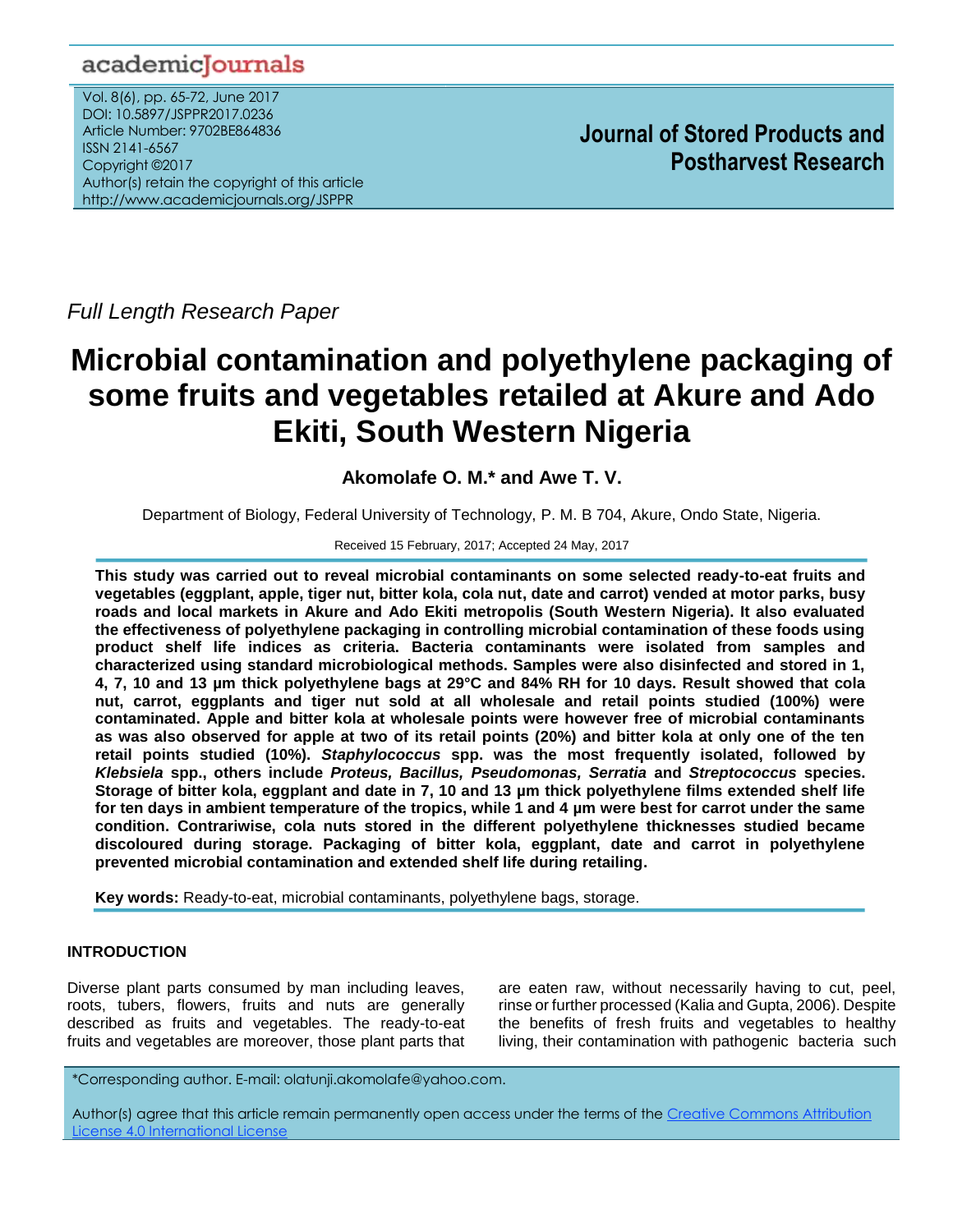as *Clostridium perfringes, Escherichia coli* (both enterotoxigenic and enterohemorrhagic species)*, Staphylococcus aureus, Salmonella typhi, Lysteria monocytogenes, Yesinia enterocolitia, Campylobacter jejuni and Campylobacter coli* has been reported in different regions of the world (Beuchat, 1996; De Reova, 1998; Carmo et al., 2004; Bukar et al., 2010; Eni et al., 2010; Beuchat et al., 2013; US FDA, 2015; Denis et al., 2016). Reports on disease outbreaks caused by consumption of bacterial contaminated fruits and vegetables and those contaminated with viruses such as hepatitis A virus, Calicivirus and Norwalk-like virus or protozoan contaminants such as *Cryptosoporidium parvum, Cylosporacaye tanensis* and *Giardia laniblia* are creating burden to consumers (US FDA, 2000; ANON 2000; ANON, 2002). Gomez-Govea et al. (2012) reported coliforms of about  $10^5$ cfu g<sup>-1</sup> on tomatoes and parsley in Monterrey, Mexico. Mangoes contaminated with *Salmonella* species were also reported to cause disease outbreaks in the US (US FDA, 2000; ANON 2002). Eni et al. (2010) isolated *S. aureus, Klebsiella* spp.*, Salmonella*  spp. and *E. coli* at loads ranging between 9.0 x 10<sup>5</sup> and  $3.0 \times 10^{7}$ cfu ml<sup>-1</sup> from carrot, runner bean, cucumber, fresh cut pineapple, green pepper, cabbage, spring onions, lettuce, water melon and apple in Sango-Ota, Nigeria. The 2014 joint FAO/IAEA program-NAFA report revealed that foodborne illnesses occur in every country in ever increasing frequency and many of these illnesses are now being attributed to fruits and vegetables imported from developed and developing countries.

Microbial contamination of fruits and vegetables may occur during production in open fields, greenhouses and hydroponic systems. Level of contamination is also affected by the location of the edible parts during growth; products that developed in the soil and those located at the soil surface for example are exposed to greater contaminants than those at the aerial parts of the plant. Wash tanks, irrigation water and water used in the application of fungicides and insecticides are other source of microbial contamination (ANON, 2002; De Lapeyre de Bellaire et al., 2010; Beuchat, 1996). Furthermore, manure or other composted organic matter and municipal sludge, droppings of wild and domestic animals are important sources of microbial contaminants on fruits and vegetables. Harvesting equipment, transport vehicles and handling activities that enhance contact with the soil, fecal materials or insects when products are in the hands of wholesalers and retailers are also sources of contamination (Burnette and Beuchat, 2001). Furthermore, globalization of food market transfers microbial contaminants via fruits to the different regions of the world. Imported fruits and vegetable are now seen as vehicle of pathogenic microbes in international markets (ANON, 2002). Microbes can also adhere onto the surface of fruits, invade or penetrate fruit surface and multiply within the tissue (Montville and Matthews, 2008; Abadias et al., 2008).

Packaging of fruits and vegetables in polyethylene bags prevents microbial contamination during retailing after commodities have been washed and appropriately disinfected. Sealed polyethylene bags however modifies the atmosphere around fruits and vegetables; it reduces  $O<sub>2</sub>$  and increases  $CO<sub>2</sub>$  as well as relative humidity levels (Bastiaanse et al., 2010; Lassois and de Lapeyre de Bellaire, 2014; Mahajan et al., 2014). These changes occur as a result of fruit's respiration and transpiration activities; since the fruits and vegetables are still living even after harvest. Fruits and vegetables respond to  $CO<sub>2</sub>$ and  $O<sub>2</sub>$  levels differently, for example, banana ripen unevenly and becomes damaged, when stored under  $CO<sub>2</sub>$  levels above 7 to 12% or  $O<sub>2</sub>$  levels below 1 to 2% (Thompson, 1998). Appropriate equilibrium concentration of reduced  $O_2$  and increased  $CO_2$  however slows metabolic activities down and extends shelf life of fruits and vegetables, some combinations (high  $CO<sub>2</sub> > 15%$  and low  $O<sub>2</sub>$  < 1%) are even fungi toxic (Al Zaemey et al., 1994; Caleb et al., 2013; Troncoso-Rojas and Tiznado-Hernandez, 2014; Errampalli, 2014). Storage of persimmon and *Penicillium expansum* inoculated apple fruits in modified atmosphere, created by sealing in lowdensity polyethylene bags have been reported to delay development of black-rot disease in the case of persimmon and controlled progress of fruit decay in the inoculated apple (Ben-Arie et al., 1991; Suzaki et al., 2008). Also modified atmosphere of 1 to  $2\%$  O<sub>2</sub> and 12 to 14%  $CO<sub>2</sub>$  caused a 20% reduction in crow rot disease on banana (Bastiaanse et al., 2010). Levels of  $O<sub>2</sub>$  and  $CO<sub>2</sub>$ concentrations in modified atmosphere created by polyethylene bags depend on produce weight, its respiration rate, temperature of the environment, surface area, perforations and thickness of the polyethylene, permeability of gases to the film used in packaging and composition of air outside the polyethylene bag (Thompson, 1998; Mahajan et al., 2014). Humidity of the microenvironment of fruits packed in polyethylene, on the other hand, is influenced by respiration and transpiration activities of the produce as well as the water vapour permeability of the polyethylene (Mahajan et al., 2014). Most of the water molecules produced as a result of respiration and transpiration remain within the polyethylene bags causing condensation; a factor critical in microbial growth and decay of produce (Linke and Geyer, 2013). Permeability of polyethylene depends on film thickness and the quality of the polyethylene used (Thompson, 1998). Respiration rate of produce is however the only important factor in the determination of appropriate thickness for packaging since all other factors can be kept constant during the storage of a particular commodity (Mahajan et al., 2014). Most of the reports on modified atmosphere storage are however in combination with low temperature storage and tropical fruits develop chilling injuries when stored in these low temperature ranges (Troncoso-Rojas and Tiznado-Hernandez, 2014; Mahajan et al., 2014). This study is therefore aimed at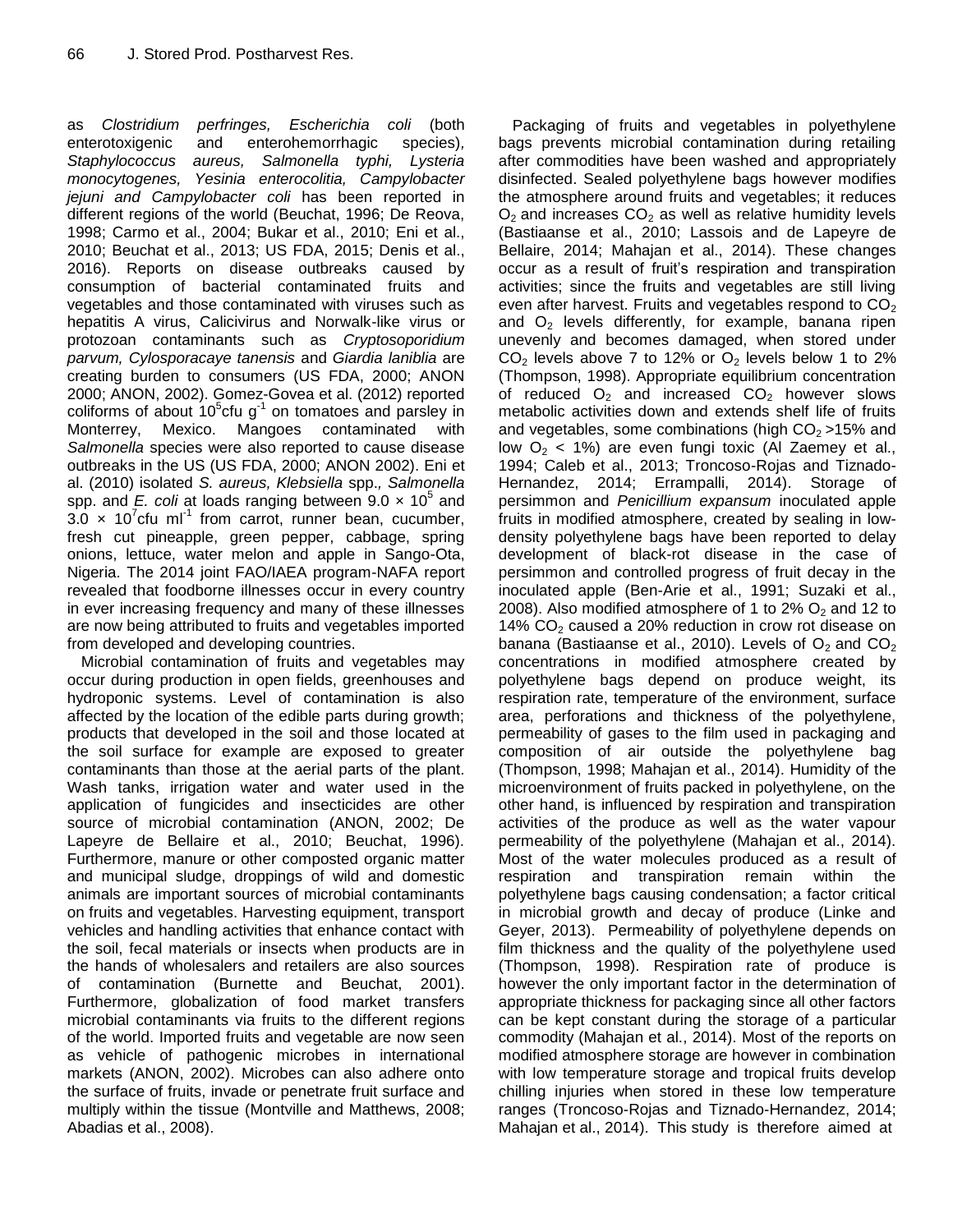revealing the microbial contaminants on retailed fruits and vegetables in the study areas and determines the effectiveness of packaging in different thicknesses of polyethylene films on shelf life at the ambient temperature of the tropics.

#### **MATERIALS AND METHODS**

#### **Collection and preparation of samples**

Ready-to-eat fruits and vegetables including cola nut (*Cola nitida*), bitter kola (*Garcinia kola*), apple (*Malus domestica*), date (*Phoenix dactylifera*), carrot (*Daucus carota*), white eggplant (*Solanum aethiopicum*) and tiger nut (*Cyperus esculentus*) were studied. Samples were obtained from hawkers and retailing spots in ten motor parks; five in Akure metropolis, Akure South local government area of Ondo state and five in Ado metropolis, Ado local government area of Ekiti State both in the South Western part of Nigeria. Those in Akure metropolis included the motor parks of Ilesha, Benin, Oja Oba, FUTA North gate and old garage, samples were also collected from Ijigbo, Shasha, Oja Oba, Basiri and Ilesa motor parks in Ado metropolis. Furthermore, samples were also obtained from the wholesalers at the main markets of Akure or Ado Ekiti to trace the sources of contamination. Samples were collected into sterile plastic containers with lid and transferred to the laboratory. Mature and disease free fruits and vegetables of uniform sizes and colour were selected aseptically and used for the study.

#### **Microbial analysis**

Microbial load on each produce was enumerated by plating 1 ml of  $10<sup>-2</sup>$  and  $10<sup>-4</sup>$  dilutions of the wash waters on the nutrient agar and the colonies counted after 24 h incubation at 37°C.

#### **Polyethylene packaging**

Cola nut, apple, date, carrot, eggplant fruits, bitter kola and tiger nut samples were washed under running potable water and further disinfected by washing in dilute solution of sodium hypochlorite (1:9 of commercial JIK: water) before rinsing with sterile water. Samples were allowed to drained at room temperature  $(25\pm1^0C)$  and packed in polyethylene bags made from 1, 4, 7, 10 and 13 µm thick films (measured with micrometer screw gauge 543 to 471B MITUTOYO Instrument, Japan) in quadruplets. Three replicates of each polyethylene thickness were set up. Polyethylene bags were made by sealing film with impulse sealing machine. Polyethylene films were cut with sterile blade and thereafter sealed into pouches left with an open end. Bags were disinfected in hot water at 60°C for 30 min before use. Open ends of the polyethylene bags were sealed after packaging of the samples. Samples packed in polyethylene bags were labelled and stored for 10 days at 25±1°C and 84±2% relative humidity. Disease severity was ranked daily by modifying the method described by Aborisade and Ojo (2009). Briefly, 1 represented no mould growth/healthy appearance; 2 = appearance of mould or any other form of disease development;  $3 =$  mould growth on up to 25% of fruit surface or any other form of disease development on the same portion;  $4 =$  mould growth on up to 50% fruit surface or any other form of disease development on the same portion and 5 represented fruits and vegetables that were completely covered with mould or totally diseased. For the colour development during storage 1 represented normal colour, 2 = trace of colour change, 3 = less dicoloured portion than normal coloured portion, 4 = more dicoloured portion than normal coloured portion,

5 = totally dicoloured produce. Similarly, texture change during harvest was monitored as wrinkling or shriveling by grading 1 as normal appearance,  $2$  = appearance of wrinkling or shriveling,  $3$  = less wrinkled portion than normal portion,  $4 =$  more wrinkled portion than normal portion and  $5 =$  totally wrinkled produce appearance.

Data obtained were subjected to analysis of variance and where significant, the means were compared with New Duncan's multiple range test at P≤0.05.

#### **RESULTS**

Bitter kola and apple samples obtained from the wholesale points were free of microbial contamination while cola nut, date, carrot, eggplant fruit and tiger nuts obtained from the wholesaler were contaminated (Table 1). Highest microbial load of 138 cfu m $I^1$  was obtained on eggplant fruits from the wholesalers, this value was closely followed by 126 and 119 cfu  $ml^{-1}$  obtained from the wash waters of the tiger nut and carrot respectively. The least contamination on samples from the wholesalers was 14 cfu ml<sup>-1</sup>which occurred in cola nut; the date had a microbial load of 20 cfu ml<sup>-1</sup>at the wholesale points. Among the retailed fruits and vegetable bitter kola and apple obtained from Ilesa park and the apple from Ijigbo park all in Ado Ekiti metropolis were free of microbial contamination. Apple retailed at Old garage in Akure metropolis however had the highest contamination with a microbial load of 160 cfu ml $1$  followed by cola nut retailed at Basiri in Ado Ekiti metropolis with a microbial load of 107cfu ml<sup>-1</sup> (Table 1). Of all the produce tested, bitter kola had the least contamination in all the retail outlets studied in Ado Ekiti metropolis. Retailed fruits were generally more contaminated in Akure metropolis than in Ado metropolis in almost all cases in this study. Microbial contamination was higher on cola nut, bitter kola, apple and date at the retail points studied in the two metropolis than at their wholesale points. This was however reversed in the case of carrot, eggplant and tiger nuts which were more contaminated at the wholesale points than at their retail points in the two metropolis studied (Table 1). Microbial contamination of these produce however did not follow a particular trend at the retail points in the two metropolis studied. Frequency of isolation of *Staphylococcus* spp. was highest in this study, it occurred on all the produce tested in the two study areas (Tables 2 and 3). *Klebsiela* spp. was also isolated on all produce in Ado metropolis except on carrot while *Pseudomonas* spp. was isolated on cola nut, carrot and tiger nut from the retail points in Ado Ekiti and Akure metropolis and only on biter kola in Akure but not in Ado Ekiti (Tables 2 and 3). *Serratia* spp. contaminated cola nut and carrot in the Ado Ekiti and Akure study areas (Tables 2 and 3).

Cola nut, bitter kola, apple, date and eggplant fruit packed in 1, 4, 7, 10 and 13 µm polyethylene bags and their unpacked control remained disease free throughout the 10 days of storage (Table 4). Only 1 µm thick polyethylene bag however protected carrot for the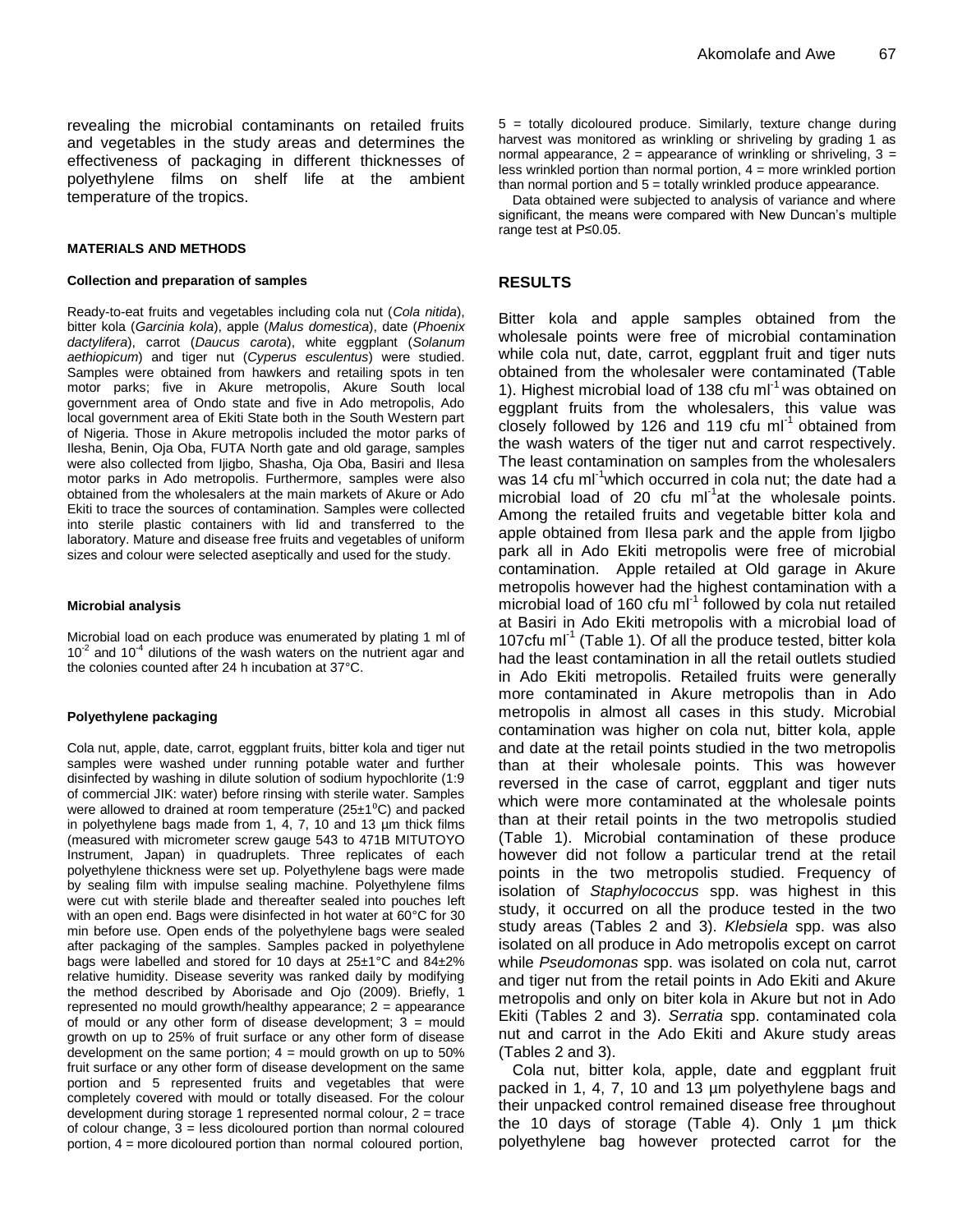| Location        | Fruit and vegetable sample |                    |              |             |           |                 |                  |  |  |  |
|-----------------|----------------------------|--------------------|--------------|-------------|-----------|-----------------|------------------|--|--|--|
|                 | Cola nut                   | <b>Bitter Kola</b> | <b>Apple</b> | <b>Date</b> | Carrot    | <b>Eggplant</b> | <b>Tiger nut</b> |  |  |  |
| Wholesale point | 14                         | 0                  | 0            | 20          | 119       | 138             | 126              |  |  |  |
| Bashiri (EK)    | 107                        | 3                  | 41           | <b>NT</b>   | 24        | 73              | NT               |  |  |  |
| Oja Oba (EK)    | 20                         | 2                  | 48           | 89          | 14        | 65              | 38               |  |  |  |
| ljigbo (EK)     | 24                         | 8                  | 0            | <b>NT</b>   | <b>NT</b> | 15              | <b>NT</b>        |  |  |  |
| Shasha (EK)     | 39                         | 4                  | 30           | 46          | 79        | 23              | 18               |  |  |  |
| Ilesa Park (EK) | 40                         | 0                  | $\Omega$     | <b>NT</b>   | <b>NT</b> | 18              | <b>NT</b>        |  |  |  |
| Old Garage (AK) | 62                         | 41                 | 160          | 73          | 66        | 70              | 95               |  |  |  |
| Oja Oba (AK)    | 42                         | 38                 | 11           | 29          | 62        | 68              | 5                |  |  |  |
| Benin park (AK) | 66                         | 52                 | 65           | <b>NT</b>   | <b>NT</b> | 30              | <b>NT</b>        |  |  |  |
| Ilesa Park (AK  | 51                         | 53                 | 8            | <b>NT</b>   | <b>NT</b> | 87              | NT               |  |  |  |
| FUTA (AK)       | 43                         | 53                 | 53           | <b>NT</b>   | <b>NT</b> | 43              | <b>NT</b>        |  |  |  |

Table 1. Total plate count of wash water (CFU ml<sup>-1</sup>) of fruits and vegetables sampled in Ado Ekiti and Akure metropolis, South Western Nigeria.

 $NT = Not tested$ ;  $EK = Ekiti$ ;  $AK = Akure$ .

**Table 2.** Frequency of occurrence of seven bacteria isolates on fruit and vegetables sampled in Ado Ekiti metropolis, South Western Nigeria.

| Location            | Fruit and vegetable samples |                    |              |             |        |                 |           |  |
|---------------------|-----------------------------|--------------------|--------------|-------------|--------|-----------------|-----------|--|
|                     | Cola nut                    | <b>Bitter kola</b> | <b>Apple</b> | <b>Date</b> | Carrot | <b>Eggplant</b> | Tiger nut |  |
| Klebsiella spp.     |                             |                    |              |             |        |                 |           |  |
| Staphylococcus spp. |                             |                    |              |             |        |                 |           |  |
| Proteus spp.        |                             |                    |              |             |        |                 |           |  |
| Lactobacillus spp.  |                             |                    |              |             |        |                 |           |  |
| Bacillus spp.       |                             |                    |              |             |        |                 |           |  |
| Pseudomonas spp.    |                             |                    |              |             |        |                 |           |  |
| Serratia spp.       |                             |                    |              |             |        |                 |           |  |

**Table 3.** Frequency of occurrence of seven bacteria isolates on fruit and vegetables sampled in Akure metropolis, South Western Nigeria.

| <b>Bacteria</b>     | Fruit and vegetable samples |                    |              |      |        |                 |           |  |
|---------------------|-----------------------------|--------------------|--------------|------|--------|-----------------|-----------|--|
|                     | Cola nut                    | <b>Bitter kola</b> | <b>Apple</b> | Date | Carrot | <b>Eggplant</b> | Tiger nut |  |
| Klebsiella spp      |                             |                    |              |      |        |                 |           |  |
| Staphylococcus spp. |                             |                    |              |      |        |                 |           |  |
| Lactobacillus spp.  |                             |                    |              |      |        |                 |           |  |
| Streptococcus spp.  |                             |                    |              |      |        |                 |           |  |
| Bacillus spp.       |                             |                    |              |      |        |                 |           |  |
| Pseudomonas spp.    |                             |                    |              |      |        |                 |           |  |
| Serratia spp.       |                             |                    |              |      |        |                 |           |  |

same period when its control became diseased at mean 1.75.

Rot ranged between 1.75 and 3.50 on all the other carrot tubers packed in 4, 7, 10 and 13µm polyethylene bags on the  $10<sup>th</sup>$  day of storage (Table 4). None of the polyethylene thicknesses protected tiger nut, the nuts became diseased at means between 3.00 and 4.25 on the 10<sup>th</sup> day of storage. Unpacked tiger nuts however remained disease free (Table 4).

All polyethylene thicknesses protected all the produce tested from shriveling and wrinkling during storage, they all remained at mean 1.00 on the  $10<sup>th</sup>$  day of storage (Table 5). Unpacked bitter kola, date, carrot and eggplant fruits were however shriveled at means between 3.00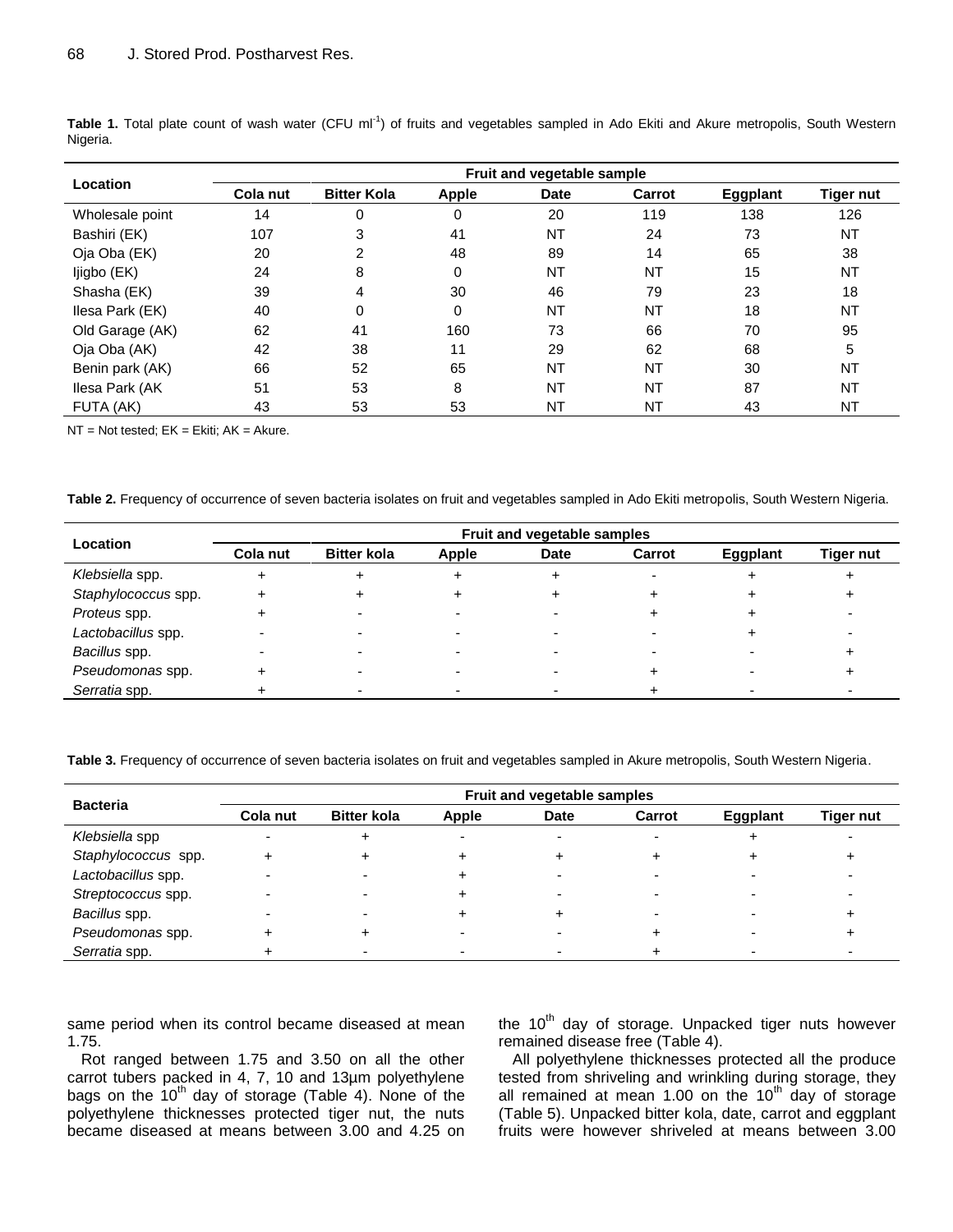Table 4. Effect of polyethylene thickness on disease severity of seven ready to eat fruits and vegetables on the 10<sup>th</sup> day of storage at 25±1°C and 84±2% relative humidity.

|                             | Polyethylene thickness/ disease severity |                              |                      |                              |                         |                              |  |  |
|-----------------------------|------------------------------------------|------------------------------|----------------------|------------------------------|-------------------------|------------------------------|--|--|
| <b>Fruits and vegetable</b> | <b>Control</b>                           | 1 µm                         | 4 um                 | 7 µm                         | 10 $\mu$ m              | 13 $\mu$ m                   |  |  |
| Cola nut                    | $1.00 \pm 0.00$ <sup>a</sup>             | $1.00 \pm 0.00^a$            | $1.00 \pm 0.00^a$    | $1.00 \pm 0.00^a$            | $1.00 \pm 0.00^a$       | $1.00 \pm 0.00^a$            |  |  |
| Bitter kola                 | $1.00 \pm 0.00^a$                        | $1.00 \pm 0.00$ <sup>a</sup> | $1.00 \pm 0.00^a$    | $1.00 \pm 0.00^a$            | $1.00 \pm 0.00^a$       | $1.00 \pm 0.00^a$            |  |  |
| Apple                       | $1.00 \pm 0.00^a$                        | $1.00 \pm 0.00$ <sup>a</sup> | $1.00 \pm 0.00^a$    | $1.00 \pm 0.00^a$            | $1.00 \pm 0.00^a$       | $1.00 \pm 0.00^a$            |  |  |
| Date                        | $1.00 \pm 0.00^a$                        | $1.00 \pm 0.00$ <sup>a</sup> | $1.00 \pm 0.00^a$    | $1.00 \pm 0.00^a$            | $1.00 \pm 0.00^a$       | $1.00 \pm 0.00^a$            |  |  |
| Carrot                      | $1.75 \pm 0.25^{ab}$                     | $1.00 \pm 0.00^a$            | $1.75 \pm 0.25^{ab}$ | $3.50+0.25c$                 | $3.00 \pm 0.00c$        | $3.25 \pm 0.25$ <sup>c</sup> |  |  |
| Eggplant                    | $1.00 \pm 0.00^a$                        | $1.00 \pm 0.00$ <sup>a</sup> | $1.00 \pm 0.00^a$    | $1.00 \pm 0.00^a$            | $1.00 \pm 0.00^a$       | $1.00 \pm 0.00^a$            |  |  |
| Tiger nut                   | $1.00 \pm 0.00^a$                        | $3.75 \pm 0.25^{ab}$         | $3.50 \pm 0.28^{ab}$ | $4.25 \pm 0.25$ <sup>c</sup> | $4.00 \pm 0.00^{\circ}$ | $3.00 \pm 0.00^b$            |  |  |

Figures are means of three replicates ±standard error of mean. Values with the same letter along the same row are not significantly different at P≤0.05 using New Duncan's multiple range test.

Table 5. Effect of polyethylene thickness on shriveling of seven ready to eat fruits and vegetables on the 10<sup>th</sup> day of storage at 25±1<sup>o</sup>C and 84±2% relative humidity.

|                             | Polyethylene thickness/ shriveling and wrinkle appearance |                              |                   |                   |                          |                   |  |  |
|-----------------------------|-----------------------------------------------------------|------------------------------|-------------------|-------------------|--------------------------|-------------------|--|--|
| <b>Fruits and vegetable</b> | <b>Control</b>                                            | 1 µm                         | 4 um              | 7 µm              | $10 \mu m$               | 13 $\mu$ m        |  |  |
| Cola nut                    | 1.00 $\pm$ 0.00 $^{\rm a}$                                | $1.00 \pm 0.00$ <sup>a</sup> | $1.00 \pm 0.00^a$ | $1.00 \pm 0.00^a$ | $1.00 \pm 0.00^a$        | $1.00 \pm 0.00^a$ |  |  |
| <b>Bitter kola</b>          | $3.00 \pm 0.00^b$                                         | $1.00 \pm 0.00^a$            | $1.00 \pm 0.00^a$ | $1.00 \pm 0.00^a$ | $1.00 \pm 0.00^a$        | $1.00 \pm 0.00^a$ |  |  |
| Apple                       | $1.00 \pm 0.00^a$                                         | $1.00 \pm 0.00^a$            | $1.00 \pm 0.00^a$ | $1.00 \pm 0.00^a$ | $1.00 \pm 0.00^a$        | $1.00 \pm 0.00^a$ |  |  |
| Date                        | $3.00 \pm 0.00^b$                                         | $1.00 \pm 0.00^a$            | $1.00 \pm 0.00^a$ | $1.00 \pm 0.00^a$ | $1.00 \pm 0.00^a$        | $1.00 \pm 0.00^a$ |  |  |
| Carrot                      | $3.00 \pm 0.00^b$                                         | $1.00 \pm 0.00^a$            | $1.00 \pm 0.00^a$ | $1.00 \pm 0.00^a$ | $1.00 \pm 0.00^a$        | $1.00 \pm 0.00^a$ |  |  |
| Eggplant                    | $4.50 \pm 0.50^b$                                         | $1.00 \pm 0.00^a$            | $1.00 \pm 0.00^a$ | $1.00 \pm 0.00^a$ | $1.00 \pm 0.00^a$        | $1.00 \pm 0.00^a$ |  |  |
| Tiger nut                   | $\overline{\phantom{0}}$                                  |                              |                   |                   | $\overline{\phantom{0}}$ |                   |  |  |

Figures are means of three replicates ±standard error of mean. Values with the same letter along the same row are not significantly different at P≤0.05 using New Duncan's multiple range test.

Table 6. Effect of polyethylene thickness on colour change of seven ready to eat fruits and vegetables on the 10<sup>th</sup> day of storage at 25±1<sup>o</sup>C and 84±2% relative humidity.

|                             | Polyethylene thickness/colour |                              |                              |                              |                              |                      |  |  |
|-----------------------------|-------------------------------|------------------------------|------------------------------|------------------------------|------------------------------|----------------------|--|--|
| <b>Fruits and vegetable</b> | Control                       | um                           | 4 um                         | 7 um                         | $10 \text{ µm}$              | 13 $\mu$ m           |  |  |
| Cola nut                    | $5.00 \pm 0.00^{\circ}$       | $5.00 \pm 0.00^{\circ}$      | $5.00 \pm 0.00^{\circ}$      | $5.00 \pm 0.00^6$            | $4.00 \pm 0.00^a$            | $4.00 \pm 0.00^a$    |  |  |
| <b>Bitter kola</b>          | $1.00 \pm 0.00^a$             | $1.00 \pm 0.00$ <sup>a</sup> | $1.00 \pm 0.00$ <sup>a</sup> | $1.00 \pm 0.00$ <sup>a</sup> | $1.00 \pm 0.00$ <sup>a</sup> | $1.00 \pm 0.00^a$    |  |  |
| Apple                       | $3.00 \pm 0.00^{ab}$          | $3.67 \pm 0.33$ b            | $3.33 \pm 0.33 b$            | $3.00 \pm 0.00^{ab}$         | $3.33 \pm 0.33 b$            | $2.33 \pm 0.33a$     |  |  |
| Date                        | $3.00 \pm 0.00^b$             | $1.00 \pm 0.00$ <sup>a</sup> | $1.00 \pm 0.00$ <sup>a</sup> | $1.00 \pm 0.00^a$            | $1.00 \pm 0.00$ <sup>a</sup> | $1.00 \pm 0.00^a$    |  |  |
| Carrot                      | $3.66 \pm 0.33^{ab}$          | $1.00 \pm 0.00$ <sup>a</sup> | $3.66 \pm 0.66^{ab}$         | $4.00 \pm 0.00^{ab}$         | $3.66 \pm 0.33^{ab}$         | $4.33 \pm 0.33^{ab}$ |  |  |
| Eggplant                    | $5.00 \pm 0.00^b$             | $5.00 \pm 0.00^{\circ}$      | $5.00 \pm 0.00^b$            | $4.25 \pm 0.25^{\circ}$      | $3.50 \pm 0.28$ <sup>a</sup> | $1.75 \pm 0.48^a$    |  |  |
| Tiger nut                   | $2.00 \pm 0.00^{ab}$          | $3.00 \pm 0.00^{\circ}$      | $1.75 \pm 0.25^a$            | $1.00 \pm 0.00^a$            | $2.00 \pm 0.00^{ab}$         | $1.25 \pm 0.25^a$    |  |  |

Figures are means of three replicates ±standard error of mean. Values with the same letter along the same row are not significantly different at P≤0.05 using New Duncan's multiple range test.

and 4.50 on the same day. Shriveling was not observed on the unpacked cola nut and apple; they remained at mean 1.00 as those kept in polyethylene bags on the  $10<sup>th</sup>$ day of storage (Table 5). Cola nut stored in the different polyethylene thicknesses turned green at means 4.00 and 5.00 on the 10<sup>th</sup> day of storage (Table 6). Colour change was not observed on bitter kola stored in all thicknesses of polyethylene tried, nuts remained at mean 1.00 as at the start of experiment. The colour of apples fruits stored in 13 µm thick polyethylene bags was best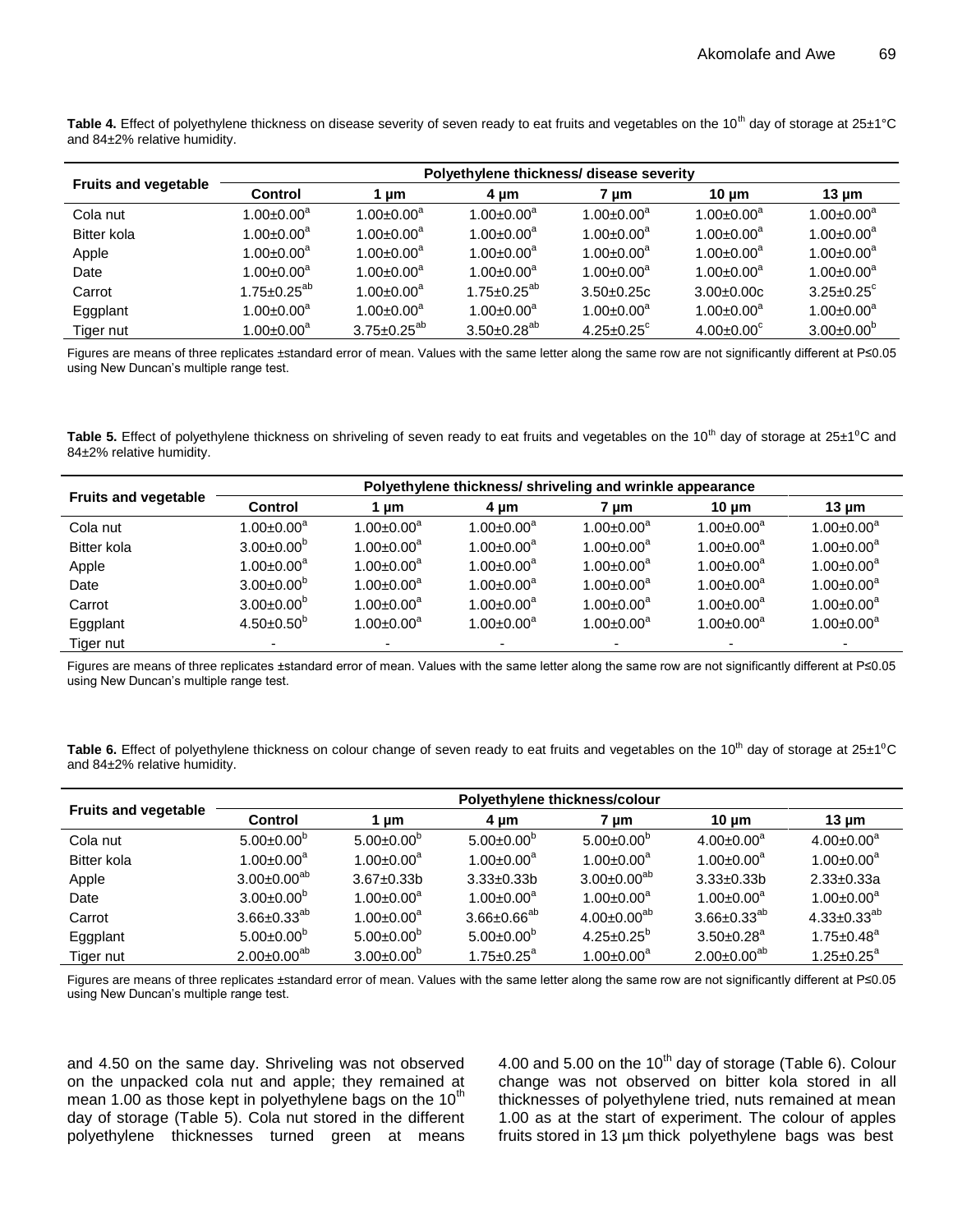when compared with those packed in 1, 4, 7 and 10  $\mu$ m polyethylene thicknesses on the 10<sup>th</sup> day of storage (Table 6). These fruits had the least colour change at mean 2.33 compared with values between 3.00 and 3.67 obtained for other apple fruits stored in 1, 4, 7 and 10 µm polyethylene thicknesses and the unpacked control (Table 6). Dates stored in the different polyethylene thicknesses were at mean 1.00, they were better than the unpacked control at mean 3.00. The result showed that the thicker the polyethylene film used in packaging, the lower the ripening in eggplant fruits; eggplant fruits stored in 13 µm thick polyethylene ripened least at mean 1.75 compared with the 5.00 of the control and those stored in 1, and 4 µm thick polyethylene bags (Table 6). Those packed with 7 and 10 um thick polyethylene films ripened at means 4.25 and 3.50 respectively. Summarily, result obtained from the disease severity, wrinkling and colour change studies showed that bitter kola and date packed in 1, 4, 7, 10 and 13 µm thick polyethylene were better than the control. Apart from the protection against microbial contamination during the period of retailing, these polyethylene thicknesses protected bitter kola and date from disease development, they also prevented shriveling and maintained the colour throughout the 10 days of storage. Apples were also protected by the 13 µm thick polyethylene bags from disease development, shriveling and ripening. This was also observed in carrot packed in 1 µm thick polyethylene bags. Tiger nuts left unpacked during storage were better than those sealed in the polyethylene bags in this study, disease severity was between 3.00 and 4.25 on the tiger nuts packed in the polyethylene bags while those left opened on the tray remained wholesome at mean 1.00 (Table 4). Carrot packed in 1 µm thick polyethylene bags were better than the control and those packed in 4, 7, 10 and 13  $\mu$ m thicknesses which were diseased at means between 1.75 and 3.5 on the  $10^{th}$  day of storage (Table 4).

# **DISCUSSION**

Packaging of bitter kola, apple, date, carrot and eggplant fruits in polyethylene to prevent microbial contamination during retailing effectively protected the tested produce from disease development, shriveling, colour change and senescence in ambient temperature of the tropics in this study. Effectiveness was however thickness and produce dependent; 1, 4, 7, 10 and 13 µm thick polyethylene bags were effective on bitter kola and date, while only 1  $\mu$ m was effective on carrot. These produce remained wholesome and were better than the unpacked control for ten days at 25±1°C temperature. Furthermore, packaging of eggplant fruits and apple in 13 µm thick polyethylene bags prevented disease development and shriveling, it also significantly reduced ripening when compared with the control. Polyethylene has lower water vapour permeability relative to transpiration rates of fresh fruits and vegetables (Linke and Geyer, 2013). This caused the trapping of most of the water molecules evaporated from the produce thereby enhancing the water vapour pressure within the package which must have prevented shriveling of the stored produce in this present study. Polyethylene is described as one of the cheapest and most widely used packaging material in the food and beverage industries (Brown, 1992). Packaging of these produce in polyethylene bags is a good replacement for the current practice of packing fruits and vegetables vended at motor parks, busy streets and highway in used paper, dry leaves, open trays and wheel barrow in the area of study. Packaging in polyethylene prevents recontamination of produce during retailing after washing and disinfection. All produce purchased and tested in this study were contaminated with microorganisms at the retail points, *Staphylococcus* spp. which is pathogenic according to the report of Lowy (1998) and Weems (2010) was isolated from all the produce tested. Other disease causing organisms like *Klebsiella, Pseudomonas, Proteus* and *Bacillus* species were also frequently isolated. This finding is also alluded to in the report of Eni et al. (2010), Adebolu and Ifesan (2001), Uzeh et al. (2009), and Bukar et al. (2010) on microbial contamination of fresh fruits and vegetables in Nigeria. Unfortunately, people on transit or travelers on Nigeria roads most of the time are compelled to purchase these ready-to-eat fresh produce and eat immediately. Thorough washing is limited because of the vehicle constraint or unavailability of water or both, forcing people to eat these produce as purchased. Cola nut being a stimulant for example is usually consumed by many to ward off sleep when on long journeys. Lack of adequate disease surveillance has been the reason why lots of the diseases associated with the consumption of these produce have not been properly reported in the study area.

Furthermore, results obtained from the study showed that microbial loads on cola nut, bitter kola, apple and date significantly increased on retail samples over the wholesales'. There were as much as 7-fold increase in microbial contamination on cola nut sampled during retailing over those sampled at wholesale points. A100 fold increase was also recorded on bitter kola and apple while 4-fold increase was recorded on date. This showed that microbial contamination of the studied produce occurred majorly during retailing.

The absence of microbial contaminants on bitter cola obtained at the wholesale point might be because of the antimicrobial properties of the bitter kola which is very high immediately the nuts are removed and cleaned-off the disintegrated pod (Okigbo and Mmeka, 2008; Akinnibosun and Itedjere, 2013). This process is usually carried out by the farmers before sale to the wholesalers. In the case of apple being an imported commodity, the freedom of fruits surface from contamination is expectedly due to the handling immediately after harvest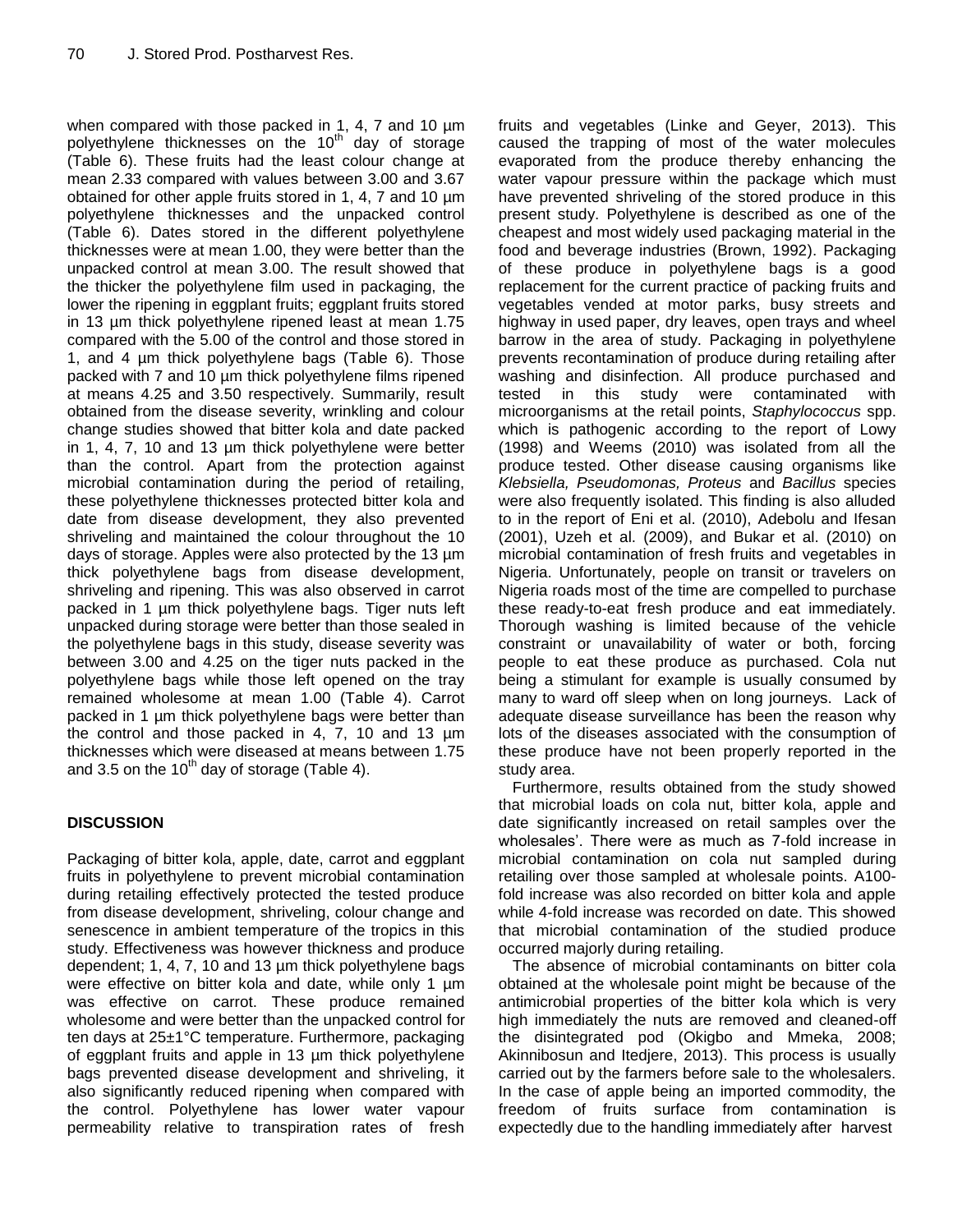which involves thorough washing and disinfection before packaging in paper board boxes received by the wholesalers from the exporting country. Carrot, eggplant fruits and tiger nuts purchased from the wholesalers were however heavily contaminated in this study; and may be as a result of the location of the commodity during growth for example the carrot being a root tuber was located in the soil during the period of development. Eggplant fruits on the other hand are usually harvested manually in Nigeria, they are conveyed in baskets overhead and poured on bear flour in farmers' markets where wholesalers purchase and sell directly to the retailers. The wholesalers may also stock the fruits without washing until the retailers pick them up. The observed reduction in the microbial load on the retailed fruits over the wholesale samples is as a result of the washing of the fruits by the retailers before sale to attract consumers. The inoculum on fruit surface after such washing as observed in this study is the left over resulting from the heavily contaminated wash tanks or possibly poor quality water used for the so called washing. These observations are in agreement with the report of Beuchat (1996) and that of Ray and Bhunia (2007) that the microorganisms present on fruits and vegetables are a direct reflection of the sanitary quality of the harvesting, transportation, storage and processing of produce. Many studies in Nigeria and elsewhere have isolated bacteria contaminants on surfaces of fruits and vegetables (Beuchat, 1996; De Reova, 1998; Carmo et al., 2004; Bukar et al., 2010; Eni et al., 2010; Beuchat et al., 2013), this study however established that the contaminants on produce retailed at the motor parks where consumers are constrained to eat without washing are majorly from the handling at the retail points. This will help to establish the risk profile and identify the element of hazard relevant to risk management decisions. Importation of fruits and vegetable from outside of the European community has been identified as one of the factors contributing to risk encountered when fresh fruits and vegetables are eaten raw (ANON 2002). Knowledge of the major source of contamination of the produce studied will help forestall the possible transfer of the inoculum with these produce to other regions of the world.

The study also showed that there was disparity in the microbial loads on produce obtained from the different locations, meaning that handling by the individual vendors significantly affected microbial contamination of the studied produce. Similar observation was made by Eni et al. (2010) who reported on the microbial contaminations of fruits in Ota, Ogun State Nigeria.

### **Conclusion**

Solution to the problem of microbial contamination on bitter kola, apple, date, carrot and eggplant fruits retailed at motor parks and busy roads in Akure and Ado Ekiti,

South Western Nigeria may be by packaging of these produce in polyethylene bags immediately after washing and disinfection. This will extensively reduce, if not totally remove microbial contamination on these ready- to- eat fruits and vegetables. Bitter kola and date remained wholesome for 10 days when packed in 1, 4, 7, 10 or 13 µm polyethylene films similarly, carrot should be packed in 1 µm thick polyethylene while eggplant fruits and apple may be packed in 13 µm thick polyethylene films. Thicker polyethylene should however be tied on cola nuts as the 13 µm thickness resulted to better colour than the lower thicknesses but the level of discolouration was still high.

# **CONFLICT OF INTERESTS**

The authors have not declared any conflict of interests.

#### **REFERENCES**

- Abadias M, Usail J, Anguera A, Solsona C, Vinas I (2008). Microbiology of fresh minimally-processed Fruits and vegetables, and sprouts from retail Establishments. Int. J. Food Microbiol*.* 123:121-129.
- Adebolu TT, Ifesan BO (2001). Bacteriological quality of vegetables used in salads. Niger. J. Microbiol. 15(1):81-85.
- Akinnibosun FI, Itedjere E (2013). Evaluation of the antibacterial properties and synergistic effect of *Garcinia Kola* Heckel (Family: Guttiferae) seed extract and honey on some bacteria. Afr. J. Microbiol. Res. 7(3):174-180.
- Al Zaemey AB, Magan N, Thompson AK (1994). *In vitro* studies of the effect of environmental conditions on the anthracnose pathogen of banana, *Colletotrichum musae*. Int. Biodeter. Biodegrad. 33:369-381.
- ANON (2000). Pathogen and produce: Foodborne Outbreak Incidents. European Chilled Food Federation. Presented to the EC Scientific Committee for Food. March, 2000.
- ANON (2002). Risk Profile on the microbiological Contamination of Fruits and Vegetables Eaten Raw. Report of the EC Scientific Committee on Food. April, 2002.
- Bastiaanse H, de Lapeyre de Bellaire L, Lassois L, Misson C, Jijakli MH (2010). Integrated Control of Crown Rot of Banana with Candida oleophila strain O, Calcium Chloride and Modified Atmosphere Packaging. Biol*.* Control 53:100-107.
- Beuchat LR (1996). Pathogenic microorganisms associated with fresh produce. J. Food Prot. 59(2):204-216.
- Beuchat LR, Komitopoulou E, Beckers H, Betts RP, Bourdichon F, Fanning S, Joosten HM, Ter- Kuile BH (2013). Low-water activity foods: increased Concern as vehicles of foodborne pathogens. J. Food Prot. 76(1):150-172.
- Ben-Arie R, Klein J, Zutkhi Y (1991). Long-term storage of persimmons. Postharvest Biol. Technol. 4:169-179.
- Brown WE (1992). Properties of plastics used in Food Packaging in Plastics in food packaging, Ed. W. E. Brown Marcel Dekker, Inc., Ney York P 105.
- Bukar A, Uba A, Oyeyi TI (2010). Occurrence of some pathogenic bacteria in some minimally and fully processed ready to eat foods in Kano metropolis, Nigeria. Afr. J. Food Sci. 4(2):032-036.
- Burnette AB, Beuchat LR (2001). Human Pathogen associated with raw produce and unpasteurized juices, and some reasons related to difficulties in decontamination. J. Ind. Microbiol. Biotechnol. 25:281-287.
- Caleb OJ, Mahajan PV, At-Said FA, Opara UL (2013). Modified Atmosphere Packing Technology of Fresh and Fresh-cut produce and the Microbial consequences. Food Bioprocess Technol. 6:303-329.
- Carmo LS, Cummings C, Linardi VR, Souza JM, Sena MJ, Santos DA, Shupp JW, Pereira RK, Jett M (2004). A case study of massive Staphylococcal food poisoning incident. Foodborne Pathog*.* Dis. 1:241-246.